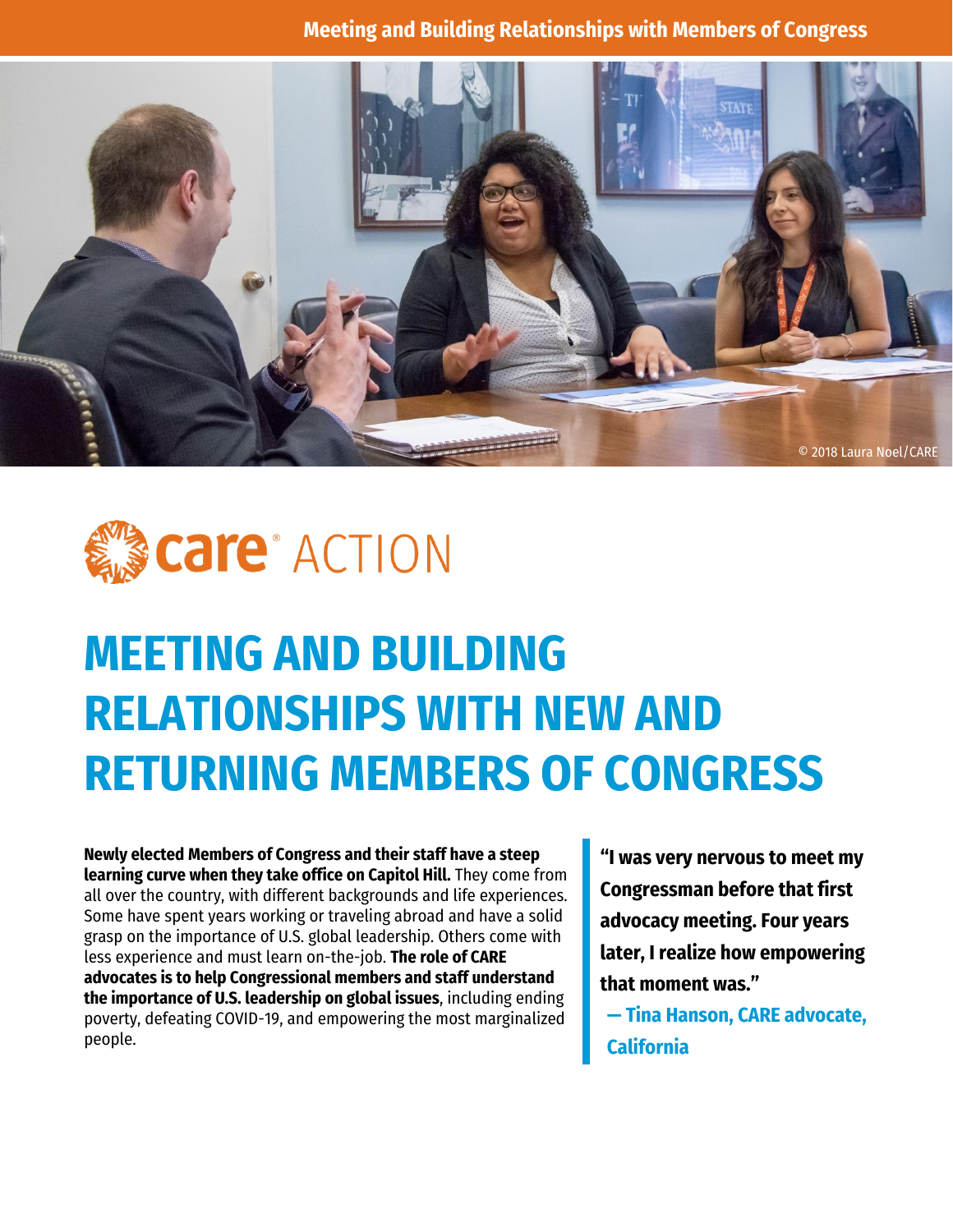## Why Relationships Matter

**Members of Congress respect CARE and its extensive network of advocates** as leaders in the fight to end global poverty and achieve social justice. They respect CARE's success working with women to help them improve their lives, their family's lives, and the health and security of entire communities worldwide.

CARE's success achieving policy reform comes from the hard work of advocates who inform decision-makers on the global issues that demand action. **Members of Congress and their staff are eager to hear from constituents** about CARE's work in disaster response, gender empowerment, global health, food and nutrition security, education, and more.

**"I've learned that advocacy is powerful and that our representatives listen to our opinions and depend on them to influence their decisions."**

#### **— Michael Peirce, CARE advocate, Maine**



*© 2018 Laura Noel/CARE © 2018 Laura Noel/CARE*



## Getting to Know Your Member of Congress

Learning more about who represents you is easy and can be done all from home. Before you reach out and schedule your first meeting with your member of Congress or their staff, do your homework and get to know them.

- **Visit the official website of your Members of Congress** or find them on [house.gov](https://www.house.gov/representatives/find-your-representative) and [senate.gov.](https://www.senate.gov/) Read about their background and interests, like where they attended school, previous roles or offices held, and what they like to do in their off-hours. Consider researching what their spouse or family members are involved in, too.
- **Follow your Members of Congress on social media** wherever they have a presence: Facebook, Twitter, or Instagram. Monitor their feeds for what they're working on or opportunities for you to connect with them.
- **Find their local offices listed on the official website of your Members of Congress**. While all members have offices in Washington, D.C., they also have district offices in the state or district they represent to be closer to their constituents.
- **Research the committees or subcommittees they sit on**. Committee assignments provide a glimpse into the issue areas your member is most interested in, including global poverty, health, or gender issues. Committee assignments can be found on the members' official website.

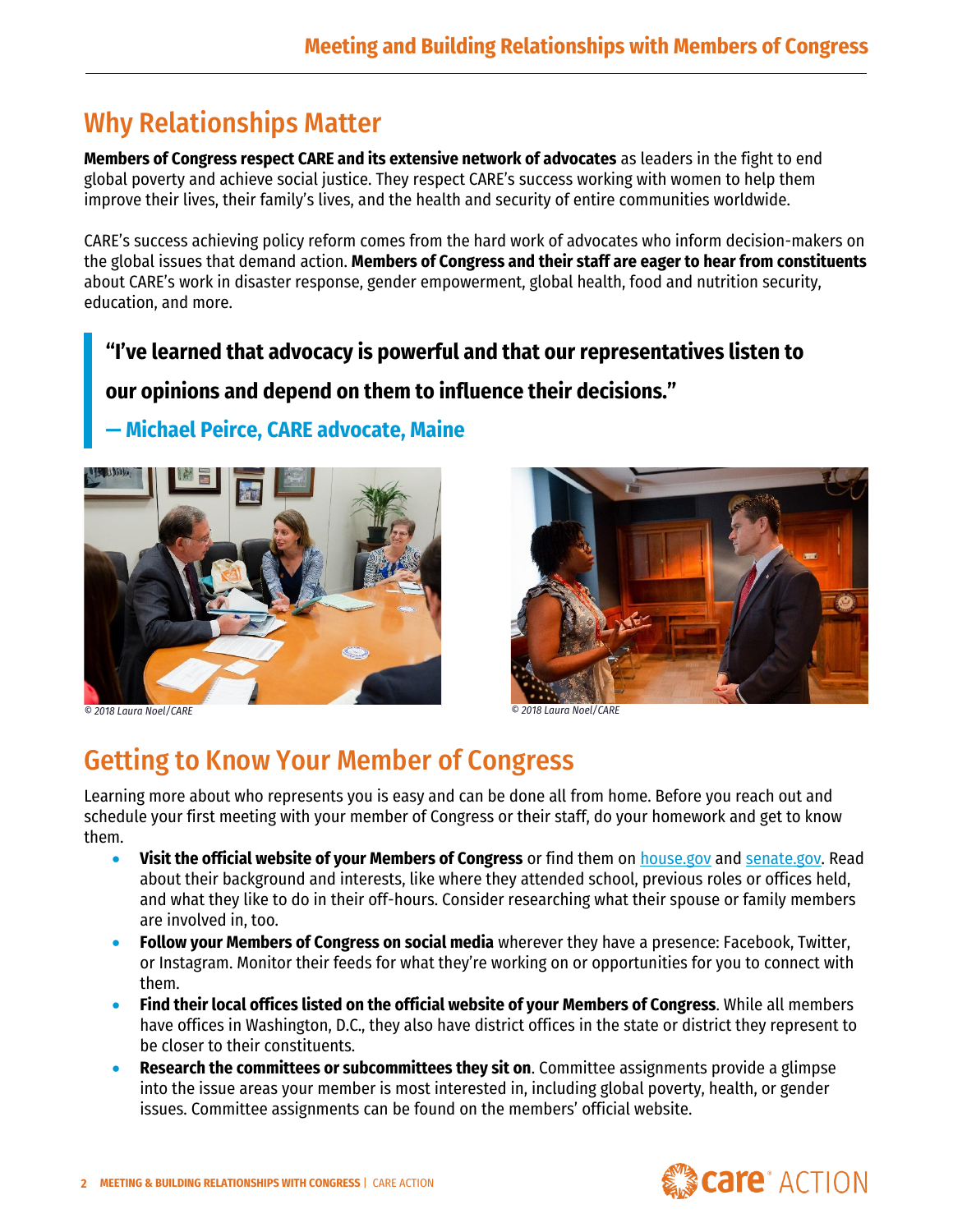## Three Steps for Mapping Your Member of Congress

Once you've done your research, **you can begin to connect the dots between your members' background and interests and CARE's critical advocacy work around the world. Your [Regional Advocacy Manager](https://care.org/our-work/advocacy/connect/) can also** support you in mapping these connections.

- 1. **Create a power map of your Member of Congress** to consolidate what you know about them and to discover who or what may influence them, like thought leaders, business or associations, and religious leader. [Download this power mapping exercise](https://care.org/wp-content/uploads/2021/01/CARE-Action-Mapping-Your-Member-of-Congress-FY21.pdf) to guide you.
- 2. **Send newly elected Members of Congress a letter** introducing yourself as their constituent and an advocate for CARE and its issues. Download a [sample letter here.](https://www.care.org/wp-content/uploads/2021/02/Draft-Member-Letter_CARE-Action_2021.docx)
- 3. **Connect with folks in your community who may be connected to your member of Congress** and ask questions. Who does our member of Congress listen to? Are there groups he/she likes to do events with? Are there staffers in his/her office who might be interested in our issues?

## Building Relationships Early

**CARE's name means something on Capitol Hill** and by starting relationships early in their tenure, freshman members of Congress come to trust and rely on CARE advocates.

**"[Advocates] really do make an impact. You really do bring energy to this work.** 

**You remind us, who've been working on these issues for a long time, that the** 

**fight is not over, it just continues."**

#### **— Nita Lowey, U.S. Representative (NY-17)**

CARE encourages advocates to set up meetings with new Members of Congress and their staff **as soon as possible after the beginning of Congress' new session in January**. Introduce yourself and your relationship with CARE why do you advocate with CARE and what issues do you care about most? **Briefly explain CARE's history and mission around the world to eradicate poverty and achieve social justice.** Begin to cultivate your members' support on these issues and offer yourself as a resource to your member and their staff when they want to learn more about the most marginalized communities globally and what action must be taken to protect them.

It's important to remember that even if your Members of Congress aren't currently engaged in global poverty



**[WATCH:](https://www.facebook.com/30139072158/videos/854563548622902)** In the U.S. and around the world, CARE works to empower women and girls, defeat poverty, and achieve racial and social justice.

issues, you have the opportunity to educate them and pique their interest in these issues.

Your [Regional Advocacy Manager](https://care.org/our-work/advocacy/connect/) can help you get started building your relationships by providing:

• Background information on your members of Congress